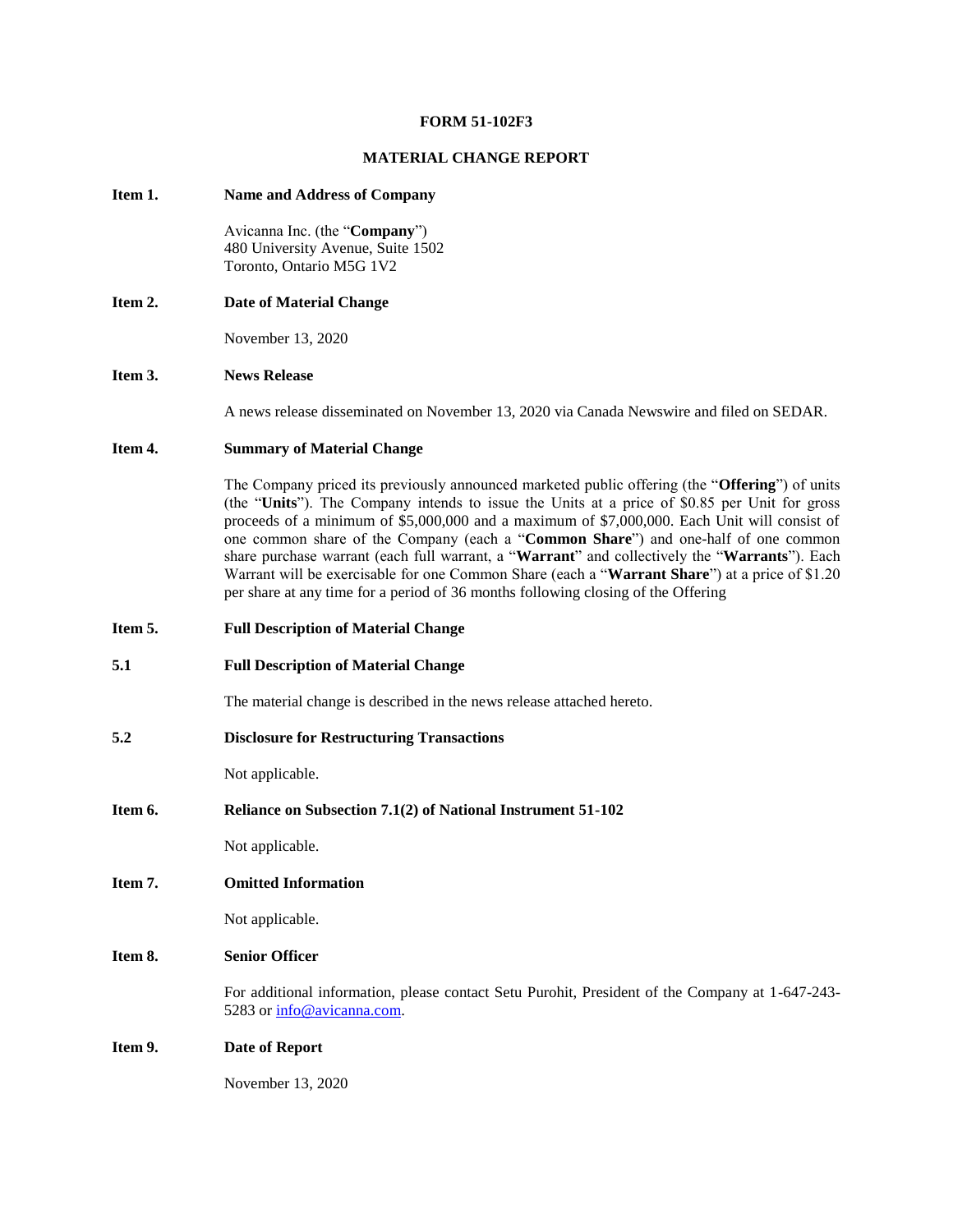## NOT FOR DISTRIBUTION TO UNITED STATES NEWSWIRE SERVICES OR FOR DISSEMINATION IN THE UNITED STATES. ANY FAILURE TO COMPLY WITH THIS RESTRICTION MAY CONSTITUTE A VIOLATION OF UNITED STATES SECURITIES LAWS

# **AVICANNA ANNOUNCES PRICING OF PUBLIC MARKETED OFFERING OF UNITS**

**TORONTO, CANADA – November 13, 2020 –** Avicanna Inc. ("**Avicanna**", or the "**Company**") (TSX: AVCN) (OTCQX: AVCNF) (FSE: 0NN) is pleased to announce that it has priced its previously announced marketed public offering (the "**Offering**") of units (the "**Units**") of the Company. The Company intends to issue the Units at a price of \$0.85 per Unit for gross proceeds of a minimum of \$5,000,000 and a maximum of \$7,000,000. Each Unit will consist of one common share of the Company (each a "**Common Share**") and one-half of one common share purchase warrant (each full warrant, a "**Warrant**" and collectively the "**Warrants**"). Each Warrant will be exercisable for one Common Share (each a "**Warrant Share**") at a price of \$1.20 per share at any time for a period of 36 months following closing of the Offering.

The Offering is being conducted on a "best efforts" basis by a syndicate of agents led by Echelon Wealth Partners Inc., as lead agent and sole-bookrunner, and including Beacon Securities Limited and Canaccord Genuity Corp. (collectively, the "**Agents**").

The Company has granted the Agents an option, exercisable in whole or in part, at the sole discretion of the Agents, at any time for a period of 30 days from and including the closing of the Offering, to purchase from the Company up to an additional 15% of the Units sold under the Offering, on the same terms and conditions of the Offering to cover over-allotments, if any, and for market stabilization purposes (the "**Over-Allotment Option**"). The Over-Allotment Option may be exercised by the Agents to purchase additional Units, Common Shares, Warrants or any combination thereof.

The Offering will be completed on a "best efforts" basis through the Agents (i) by way of a short form prospectus to be filed in the Canadian Jurisdictions (ii) on a private placement basis to "accredited investors" meeting one or more of the criteria in Rule 501(a) of Regulation D ("Regulation D") under the *United States Securities Act of 1933*, as amended (the "**U.S. Securities Act**") pursuant to Rule 506(b) of Regulation D and/or Section 4(a)(2) thereof and similar exemptions under applicable state securities laws, Qualified Institutional Buyers in the United States pursuant to the registration exemptions provided by Rule 144A of the US Securities Act, and (iii) outside Canada and the United States on a basis which does not require the qualification or registration of any of the Company's securities under domestic or foreign securities laws.

The Offering is expected to close on or about December 3, 2020, or such other date as the Company and the Agents may agree. Closing of the Offering is subject to customary closing conditions, including, but not limited to, the execution of an agency agreement and the receipt of all necessary regulatory approvals, including the approval of the securities regulatory authorities and the Toronto Stock Exchange.

The Company intends to use the net proceeds of the Offering for product development, working capital and general corporate purposes.

This news release does not constitute an offer to sell or a solicitation of an offer to sell any of securities in the United States. The securities have not been and will not be registered under the U.S. Securities Act or any state securities laws and may not be offered or sold within the United States or to U.S. Persons unless registered under the U.S. Securities Act and applicable state securities laws or an exemption from such registration is available.

## **About Avicanna Inc.**

Avicanna is a diversified and vertically integrated Canadian biopharmaceutical company focused on the research, development, and commercialization of plant-derived cannabinoid-based products for the global consumer, medical, and pharmaceutical market segments.

Avicanna is an established leader in cannabinoid research and development, which it primarily conducts at its R&D headquarters in the Johnson & Johnson Innovation Centre, JLABS @ Toronto, Canada and in collaboration with leading Canadian academic and medical institutions. In addition to its developing pharmaceutical pipeline, Avicanna's team of experts have developed and commercialized several industry leading product lines, including: